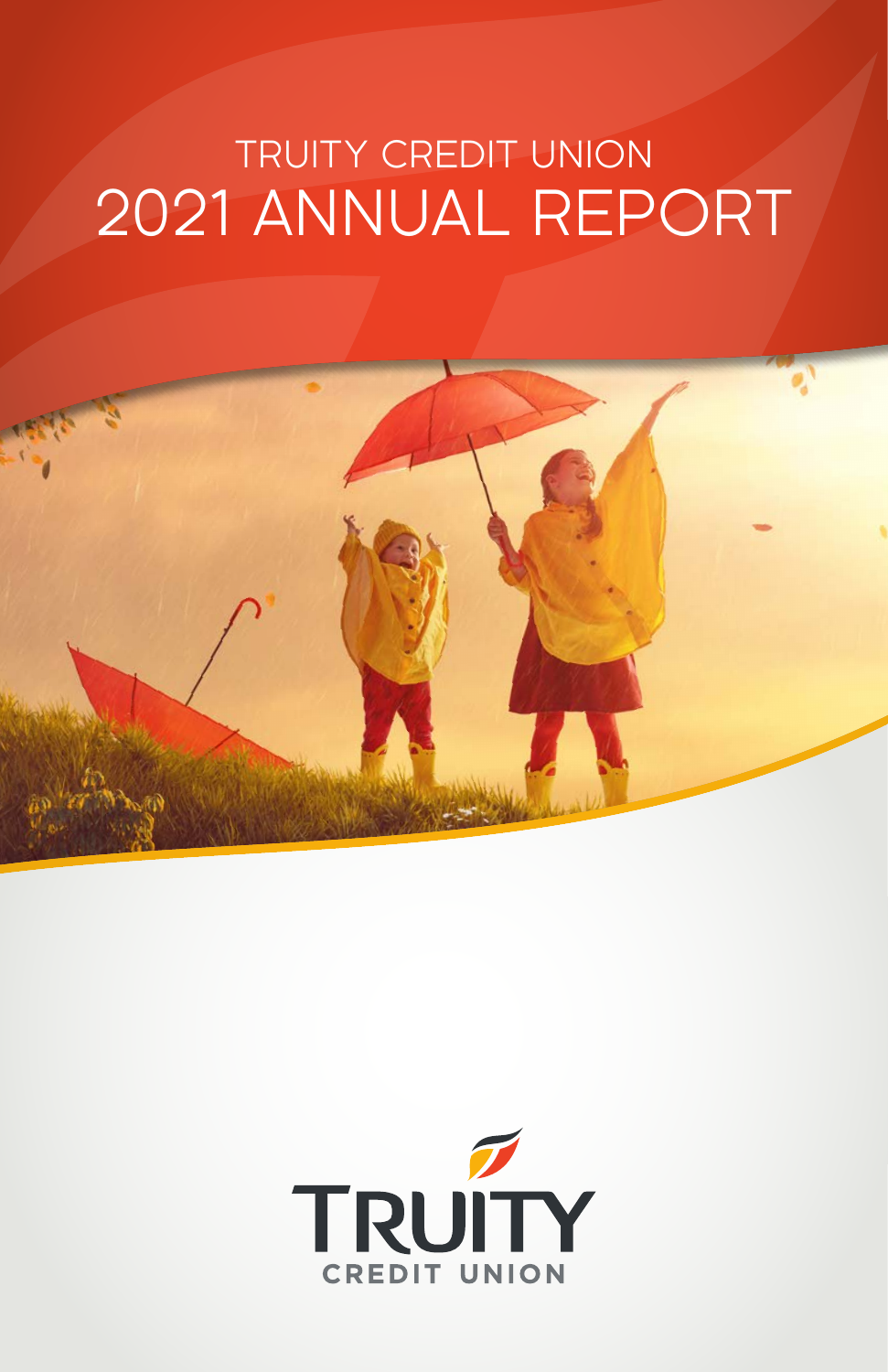### Why we exist:

To SERVE Our Members' Interests

## What we stand for:

INTEGRITY Is First In All We Do

Treat All With RESPECT

VALUE Employees As Our Primary Resource

Be a GOOD Corporate Citizen

## We promise to:

Treat you with the highest standards of RESPECT and PROFESSIONALISM.

Be ACCURATE and ENSURE THE SECURITY of your financial information.

MAKE IT EASY for you to do business with us.

IDENTIFY your needs and suggest a solution that will IMPROVE your financial life.

RESPOND to your requests in a timely manner.

SHOW YOU APPRECIATION for allowing us to SERVE you.

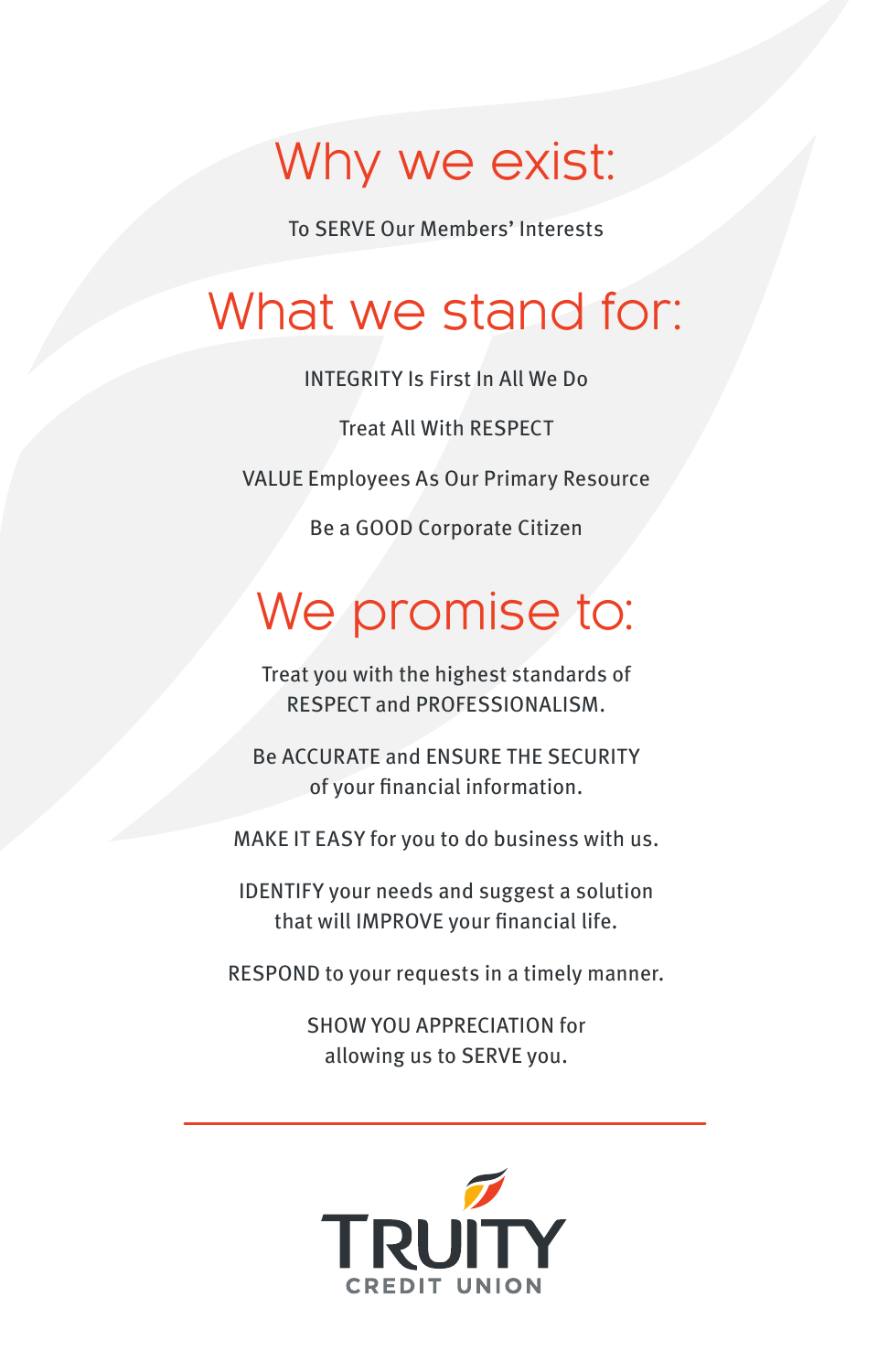### Letter to our Members

2021 was another phenomenal year for your credit union. The purpose of this annual report is to outline and celebrate the credit union's financial condition, and we have a lot to celebrate despite the pandemic! The financials are on pages 8 and 9.

Deposits were steady all year with total shares increasing by \$70 million. Total assets increased \$85 million to a new high, \$1,030 billion.

Our mortgage business was incredibly strong throughout the year. We ended the year with \$285.8 million in mortgage business, making 2021 another record year for your credit union.

In 2019 when we introduced our new robust digital banking platform, no one expected the impact it would have on our success in the last couple of years. We continue to enhance our digital banking and make it easier to do business with us anywhere, anytime.

Truity Credit Union exists to serve our members' interests; service is our highest priority. Our lobbies officially opened up full time in 2021! Our drive-thrus and Contact Center were available thoughout the pandemic. Our loan departments continue to serve you in person, online and on the

phone, and our board and staff continue to be flexible and find new ways to serve you better.

It is a privilege and an honor to be your credit union. We will continue to be successful because you trust us to provide the essential financial products and services you need.

On behalf of Truity's board of directors and its 200+ employees, thank you for your loyal business.



BRENT BOEVE Chairman, Board of Directors



**HALPIN** President, CEO Truity Federal Credit Union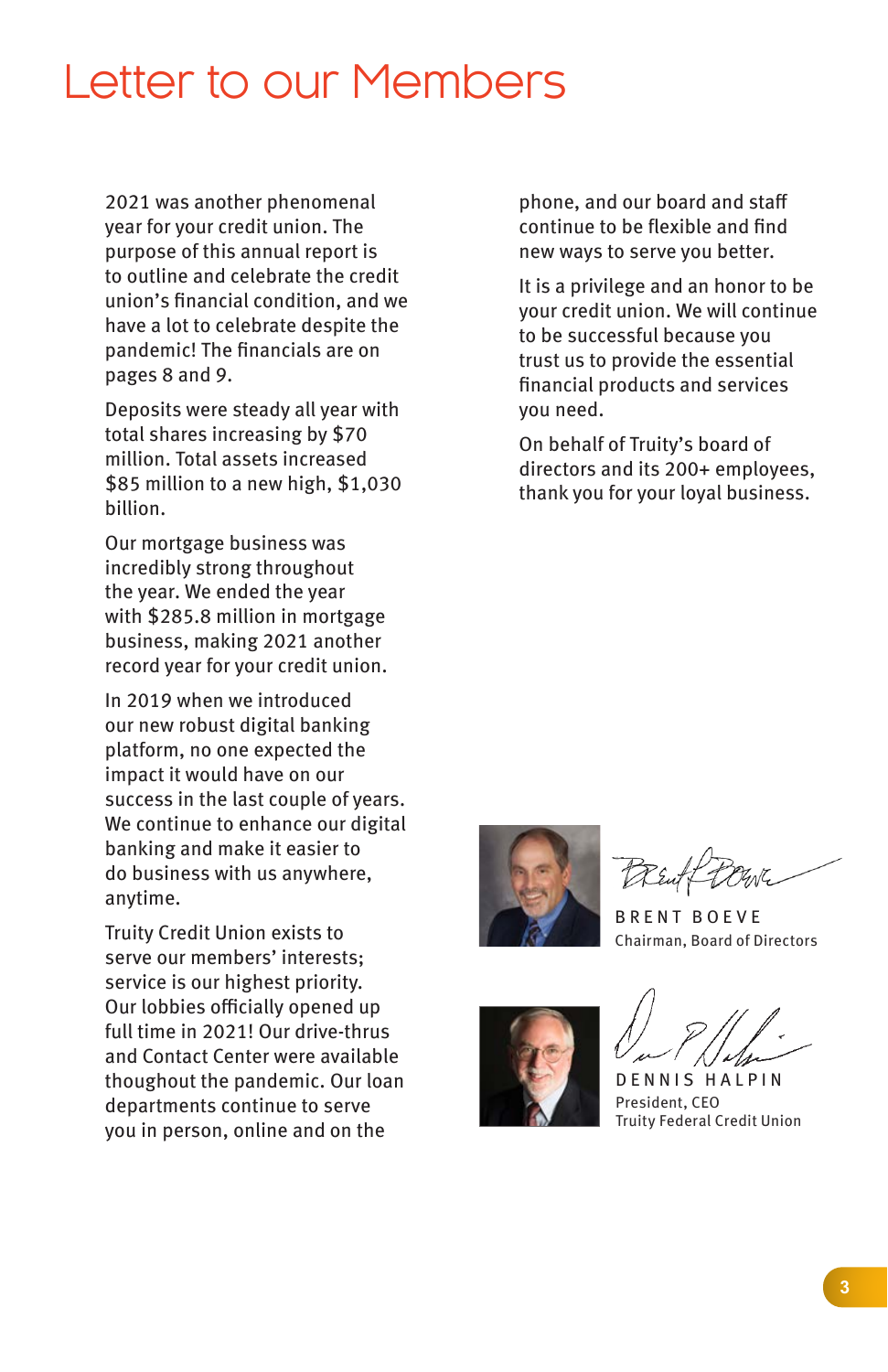# **Bartlesville** Branch Activity

#### **EMPLOYEE VOLUNTEERISM**

Credit union employees give their time and resources generously. Employees voluntarily support Community Cares, the credit union's way of donating to both the United Way and Run the Streets. In 2021, Bartlesville employees gave over \$44,000 to the United Way and over \$38,000 to Run the Streets.

Some of the other recipients of credit union employee generosity and volunteer hours include:

- ▸ Youth and Family Services
- ▸ Bartlesville Community Foundation
- ▸ Salvation Army
- ▸ Project Tribute
- ▸ Building Bridges of Oklahoma
- ▸ The Cottage
- ▸ Daybreak Rotary
- ▸ HOPE Clinic
- ▸ Ray of Hope Advocacy Center
- ▸ Mary Martha Outreach
- ▸ Young Professionals of Bartlesville
- ▸ Bartlesville Public Schools Foundation
- ▸ Westside community center
- ▸ Concern
- ▸ Elder care
- ▸ Boy Scouts

#### **COMMUNITY PARTNERS**

In addition to the employees of Phillips 66 and ConocoPhillips in Bartlesville, we serve more than 100 Select Employee Groups, including:

- ▸ ABB
- ▸ Bartlesville Public Schools
- ▸ Dewey Public Schools
- ▸ The City of Bartlesville
- ▸ Diversified Systems Resources
- ▸ Rogers State University
- ▸ Schlumberger, REDA Production
- ▸ Tri County Technology Center
- ▸ The Voice of the Martyrs, Inc.
- ▸ OKWU
- ▸ Patriot Auto Group
- ▸ Doenges
- ▸ Youth and Family Services
- ▸ United Linen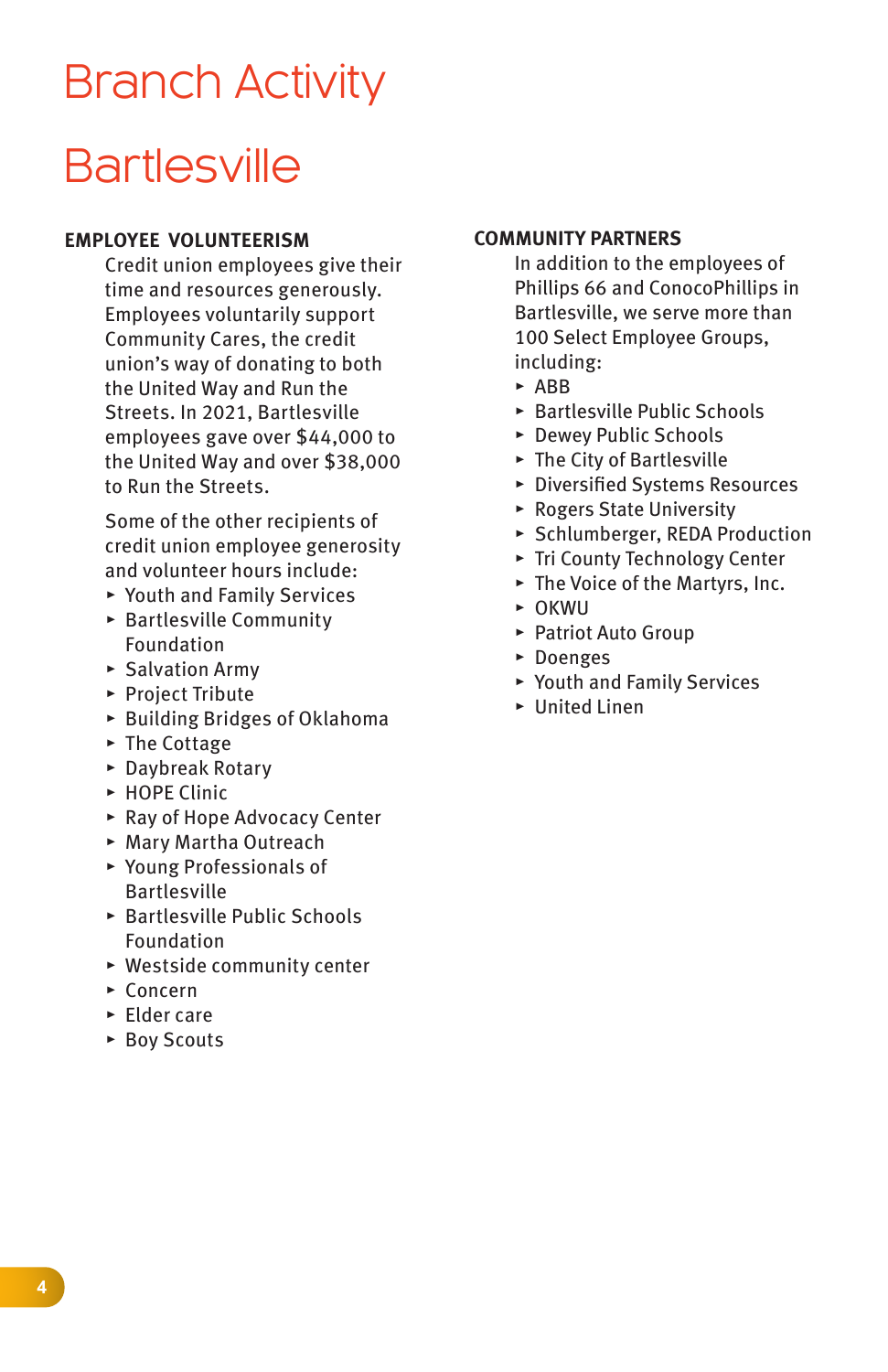### **Lawrence**

#### **EMPLOYEE VOLUNTEERISM**

The creative Lawrence branches are always looking for ways to show Lawrence residents the value of credit union membership. Community Cares donations from 2021 went to the United Way and the Insight Women's Center.

In Lawrence, Truity regularly sponsors events tied to Lawrence Public Schools as well as to The University of Kansas. Events for 2021 included the Lawrence Education Association's School Supply Drive along with several awards given to our local teachers and classified staff.

Other organizations supported by employees in Lawrence include:

- ▸ Big Brothers Big Sisters
- ▸ Junior Achievement
- ▸ Just Food
- ▸ American Heart Association

#### **COMMUNITY PARTNERS**

Not only does the credit union serve the faculty, staff and students of The University of Kansas, we also serve many other Select Employee Groups, including:

- ▸ Amarr Garage Door
- ▸ Baker University
- ▸ Cottonwood, Inc
- ▸ Maximus
- ▸ Hallmark
- ▸ Haskell Indian Nations University
- ▸ Laird Noller Automotive
- ▸ Lawrence Memorial Hospital
- ▸ Lawrence Public Schools
- ▸ The Local Firefighters Union, IAFF Local 1596

### Houston

#### **EMPLOYEE VOLUNTEERISM**

Since we are so closely tied to our Select Employee Groups in Houston, we sponsor many of the activities and causes that are important to them. Other organizations supported by employees in Houston including the Susan G. Komen Race for the Cure.

#### **COMMUNITY PARTNERS**

In addition to the employees of Phillips 66 and ConocoPhillips in Houston, we serve several other companies, including the Chevron/ Phillips Chemical Co.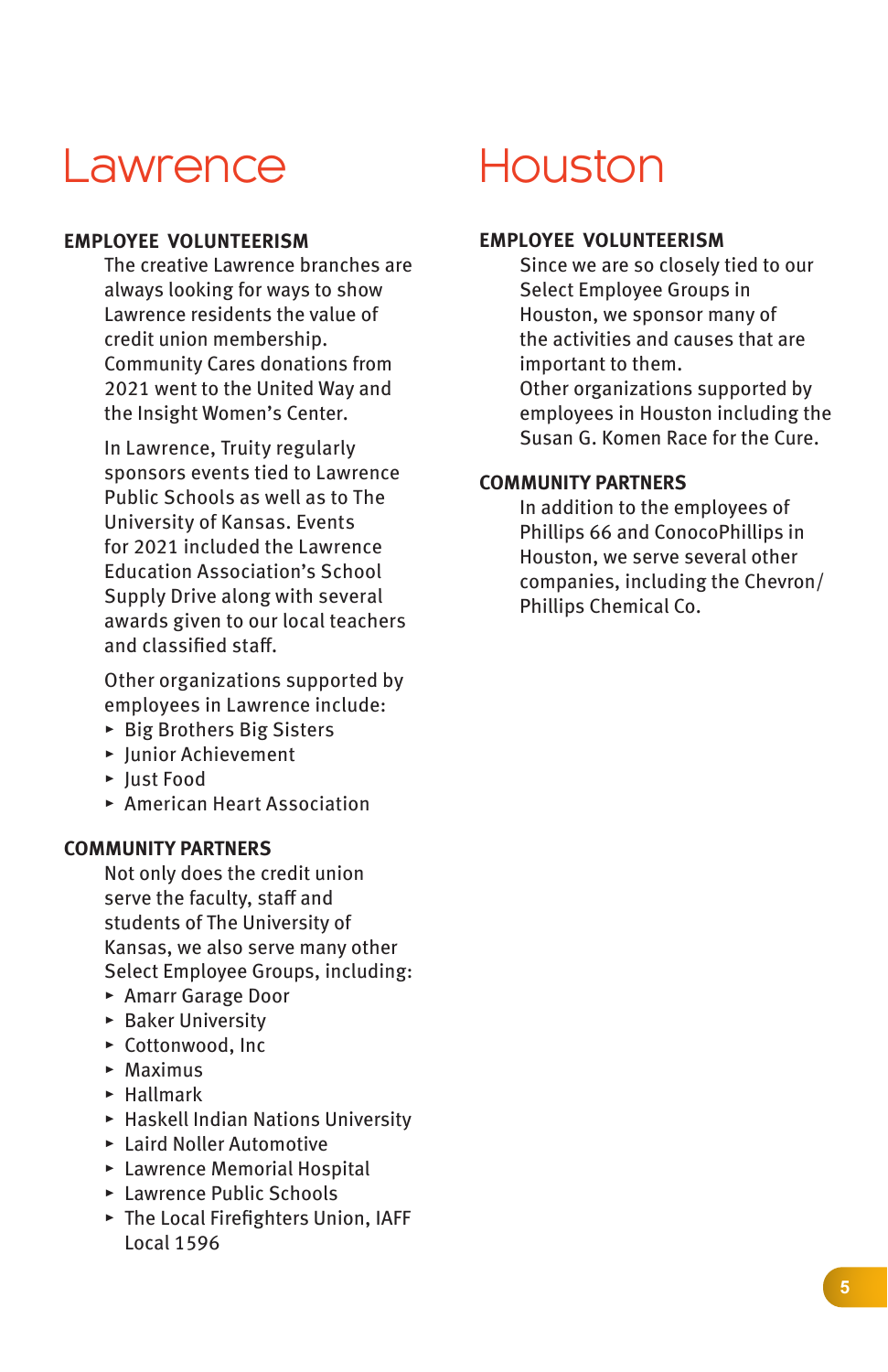### Community Connections

Truity Credit Union wouldn't be successful without the support of the communities we serve. Being a good corporate citizen is a high priority for us, and we are proud of the fact that our corporate giving has been at record levels for the past few years at a time when many companies are giving less.

Corporate-wide, Truity employees serve on the boards or other activities of almost 20 different organizations and report volunteering more than 500 hours each year in their communities.

#### **SPIRIT CARDS**

Truity Credit Union makes it easy for members to support local schools and organizations with the Spirit Debit Card program. Members show support for their group by using the cards, and a portion of the interchange is donated to the school or organization featured on the card—\$235,898 has been given to area organizations since the program began in 2009.

#### **TRUITY EDUCATION FOUNDATION**

Formed in 2009, this organization has raised more than \$1 million for public school foundations and educational organizations in Bartlesville, Oklahoma and Lawrence, Kansas. Members of the Truity Education Foundation are eligible for membership in Truity Credit Union.

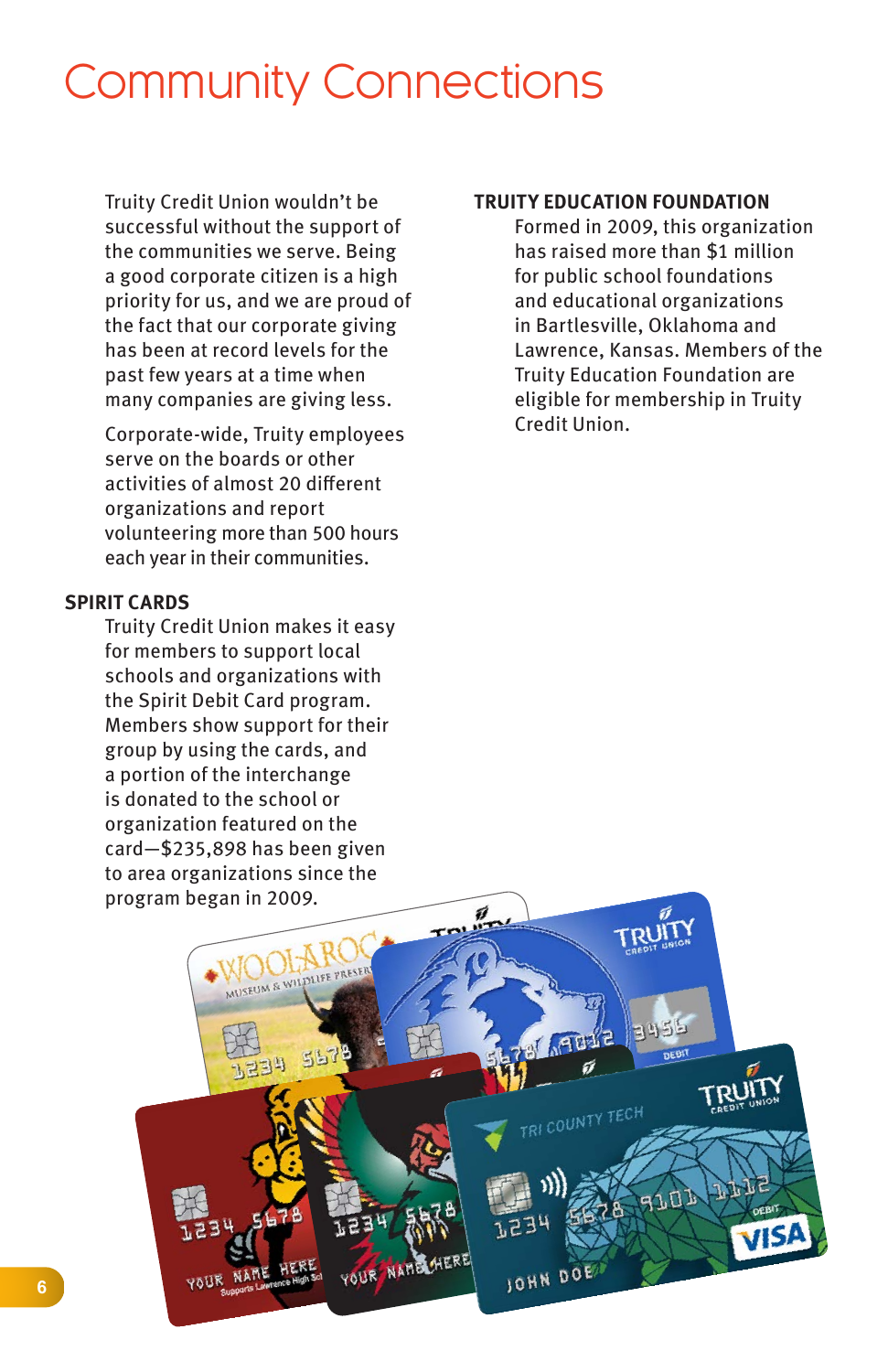

#### **BARTLESVILLE, OKLAHOMA:**

501 S JOHNSTONE AVE 2612 SE WASHINGTON BLVD

#### **LAWRENCE, KANSAS:**

3400 W 6TH ST 2221 W 31ST ST 1300 W 23RD ST

#### **HOUSTON, TEXAS:**

925 N ELDRIDGE PARKWAY ROOM #EC4-01-N314 CONOCOPHILLIPS EC4

2331 CITYWEST BLVD SUITE 143 PHILLIPS 66 WORLD HQ

### TRUITY CREDIT UNION

PO BOX 1358 | BARTLESVILLE, OK 74005 | 800.897.6991 | TRUITYCU.ORG



*Clockwise from above: Bartlesville Headquarters, Lawrence Main and*  Houston offices.

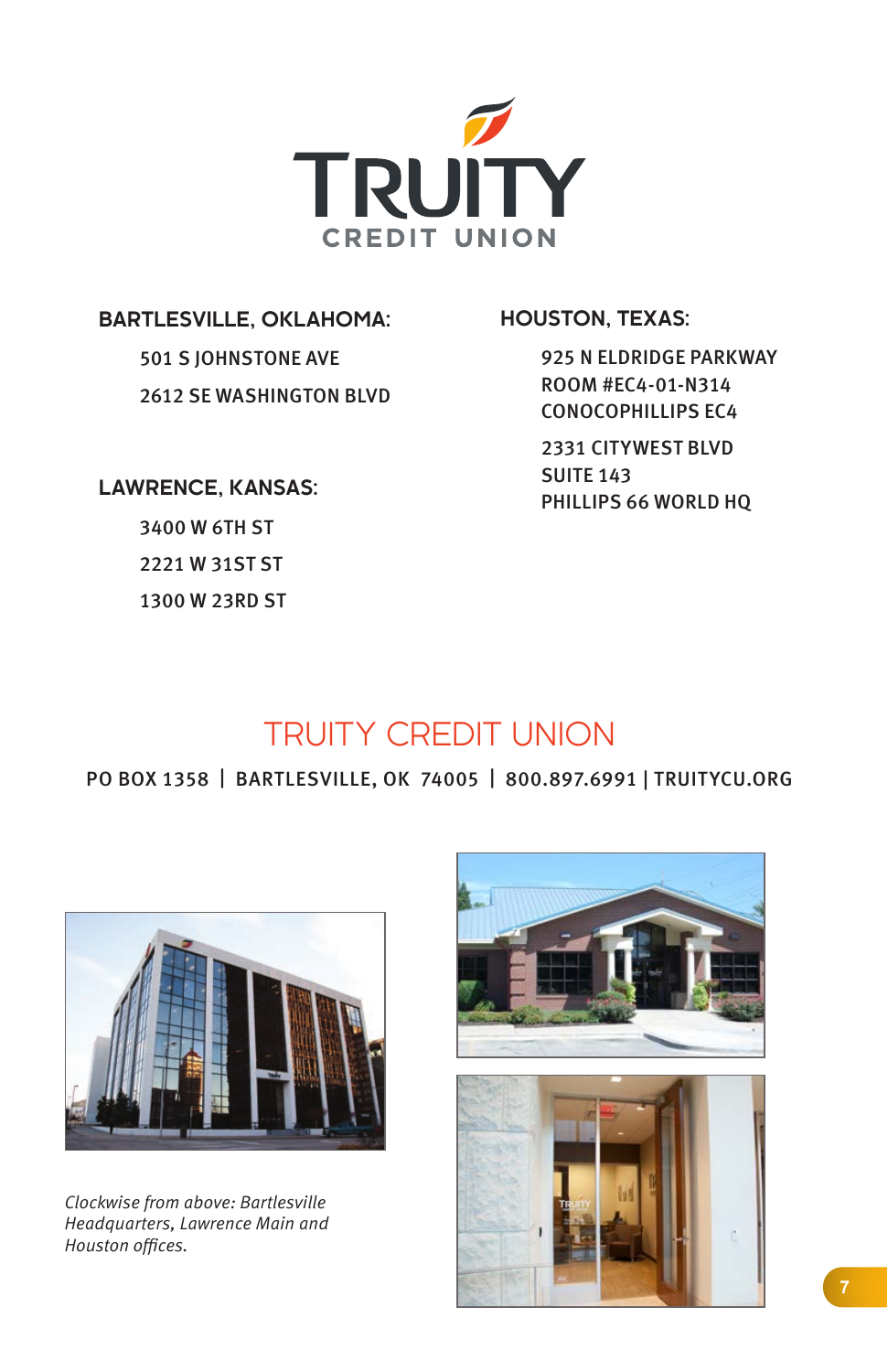### Consolidated Balance Sheet

| <b>ASSETS</b>                                 | 2021            | 2020          |
|-----------------------------------------------|-----------------|---------------|
| Cash                                          | \$58,479,000    | \$83,150,000  |
| Investments                                   | 98,040,000      | 107,907,000   |
| Loans to members                              | 849,279,000     | 732,809,000   |
| Less allowance for loan losses                | (5, 369, 000)   | (7, 252, 000) |
| Net loans                                     | 843,910,000     | 725,557,000   |
| Property and equipment                        | 7,396,000       | 9,147,000     |
| Other assets                                  | 21,990,000      | 19,364,000    |
| <b>TOTAL ASSETS</b>                           | \$1,029,815,000 | \$945,125,000 |
| LIABILITIES & MEMBERS' EQUITY                 |                 |               |
| Member Deposit Accounts:                      |                 |               |
| Shares, share drafts<br>& money markets       | \$800,332,000   | \$718,875,000 |
| Share certificates                            | 103,433,000     | 115,229,000   |
|                                               | 903,765,000     | 834,104,000   |
| Other liabilities                             | 5,338,000       | 21,062,000    |
| <b>Borrowed funds</b>                         | 18,500,000      | 3,500,000     |
| <b>Total Liabilities</b>                      | 927,603,000     | 858,666,000   |
| Members' Equity:<br>Regular reserve           | 6,191,000       | 6,191,000     |
| Undivided earnings                            | 96,064,000      | 79,477,000    |
| Unrealized gain (loss) on                     |                 |               |
| available for-sale investments                | (43,000)        | 791,000       |
| <b>Total Members' Equity</b>                  | 102,212,000     | 86,495,000    |
| <b>TOTAL LIABILITIES</b><br>& MEMBERS' EQUITY | \$1,029,815,000 | \$945,125,000 |



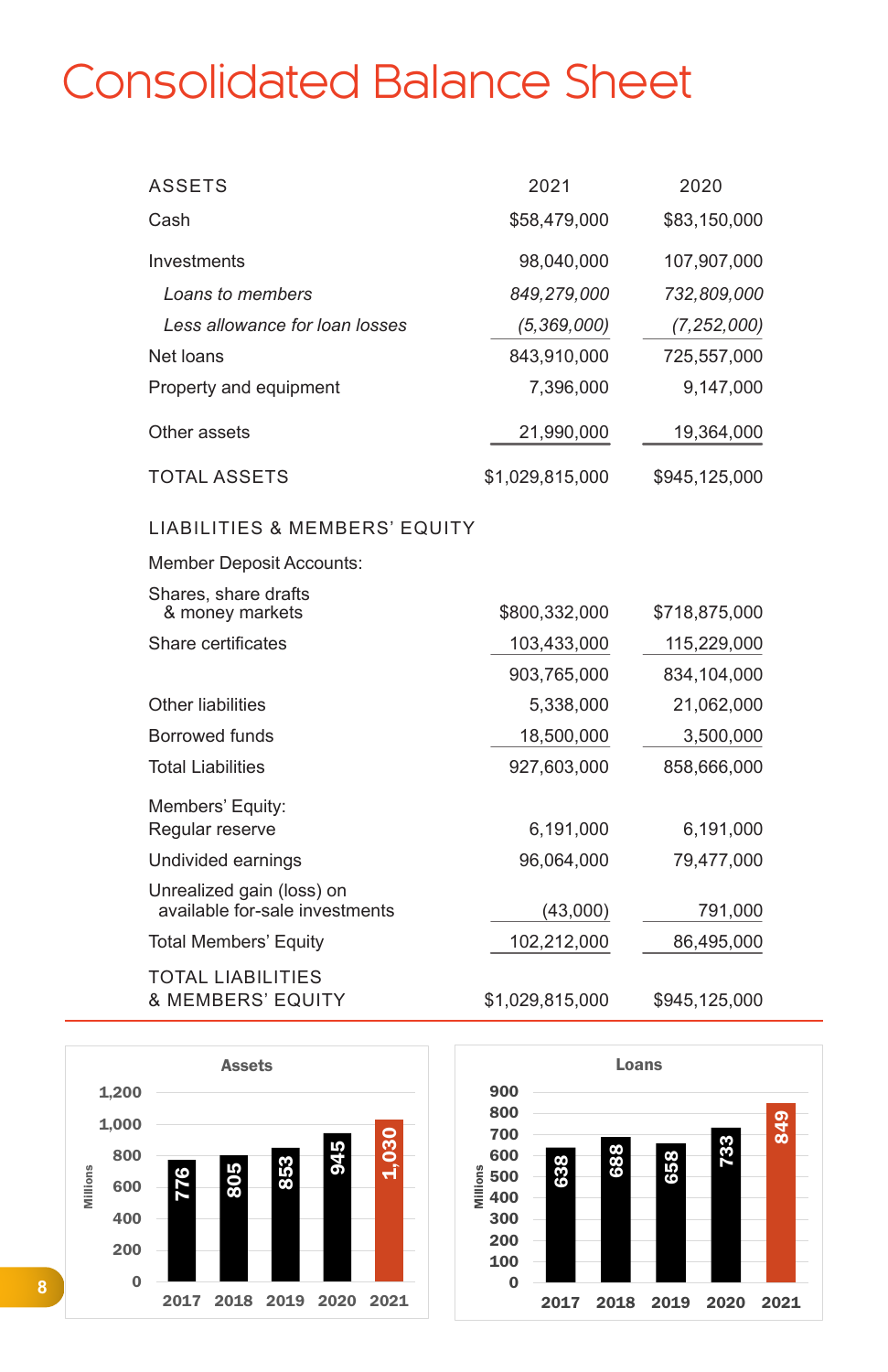## Consolidated Statement of Earnings

| <b>INTEREST INCOME</b>                                 | 2021         | 2020         |
|--------------------------------------------------------|--------------|--------------|
| Interest on loans<br>to members                        | \$34,373,000 | \$32,111,000 |
| Interest on investments                                |              |              |
| & cash equivalents                                     | 1,227,000    | 1,779,000    |
| <b>Total Interest Income</b>                           | \$35,600,000 | \$33,890,000 |
| <b>INTEREST EXPENSE</b>                                |              |              |
| Shares, share drafts                                   |              |              |
| & money markets                                        | \$1,640,000  | \$2,763,000  |
| Share certificates                                     | 848,000      | 1,855,000    |
| Total dividend expense                                 | 2,488,000    | 4,618,000    |
| Interest on borrowed funds                             | 75,000       | 70,000       |
| Total interest expense                                 | 2,563,000    | 4,688,000    |
| Net interest income                                    | 33,037,000   | 29,202,000   |
| Provision for Loan Losses                              | 1,098,000    | 4,930,000    |
| Net interest income after<br>provision for loan losses | 31,939,000   | 24,272,000   |
| Non-interest income                                    | 17,608,000   | 15,335,000   |
| Non-interest expense                                   | 32,959,000   | 31,408,000   |
| <b>NET EARNINGS</b>                                    | \$16,588,000 | \$8,199,000  |





### *Copies of audited financial statements* are available upon request.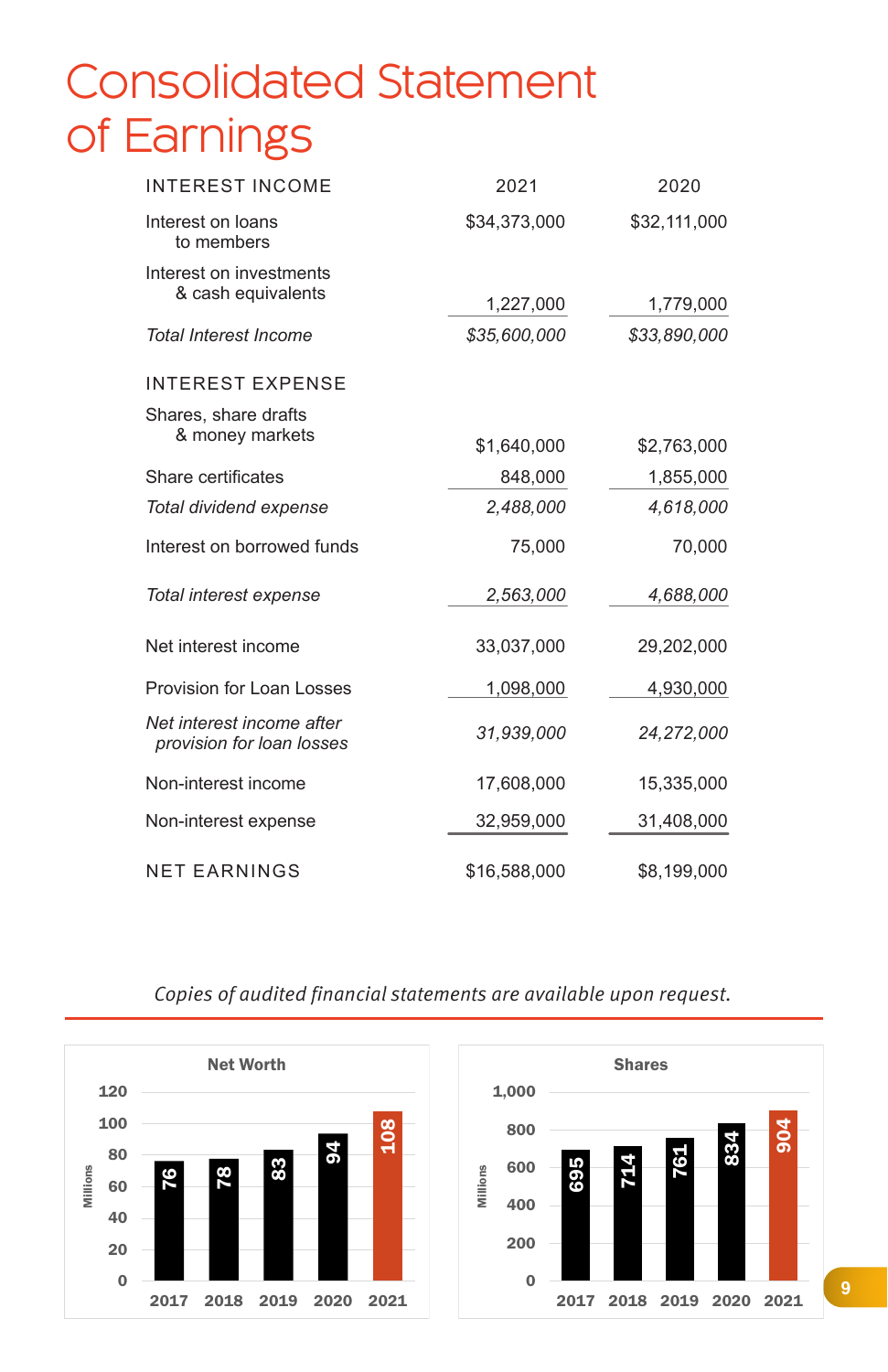### Board of Directors

Truity is governed by a volunteer board of directors composed of Truity members. They guide the general direction and affairs of the credit union in accordance with our bylaws.



CHRIS KELLY Process Team Lead, ERP Transformation Project, Phillips 66



BRENT BOEVE, CHAIRMAN Manager, SAP PRA Projects, ConocoPhillips, Retired



MATTHEW McCLOREY President, CritiTech Inc. President, CritiTech Particle Engineering Solutions, Inc.



BEVERLY DOLLAR Sr. Intellectual Property Counsel, ConocoPhillips, Retired



BRIT PARKER Manager, IS Business Partner Upstream, ConocoPhillips, Retired



BOB BEETS Manager, Information Technology, ConocoPhillips



CHUCK ROHRS, Manager Internal Audit - Corporate, Phillips 66, Retired



DAYLON EADS Manager, Facilities Engineering, ConocoPhillips



KAY SALLEE Chief Information Officer, Phillips 66, Retired



MATT EPPERSON Manager, HR Operations, Phillips 66



ANDREW THOMPSON General Manager, Financial Services, ConocoPhillips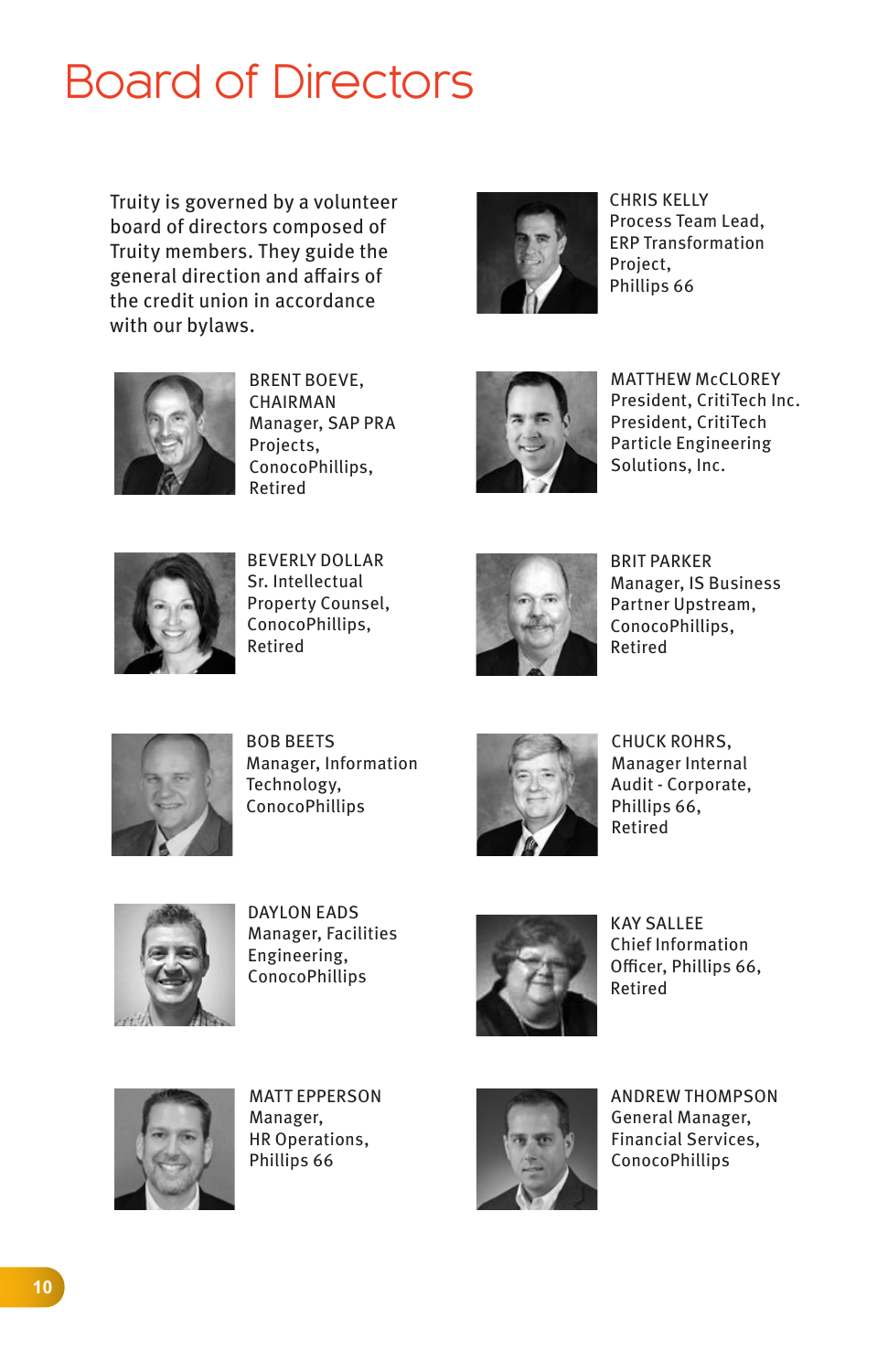### Supervisory Report

The role of the Supervisory Committee is to ensure that members' interests are protected by conducting audits and reviews of key financial and operating components of the credit union. Appointed by the credit union board of directors, the Supervisory Committee is responsible for coordinating audits to determine that accounting records are prepared promptly, and that they accurately reflect the credit union's condition.

To assist in this process, the committee engaged the firm of HoganTaylor, LLP to perform the annual audit of the credit union for the year ending December 31, 2021.

As a result of this audit and our ongoing internal audit, it is the opinion of the Supervisory Committee that the financial statements fairly and accurately reflect the condition of the credit union.

On behalf of the Supervisory Committee, we appreciate the opportunity to serve the credit union, and as always, we welcome your comments and suggestions.

### **SUPERVISORY COMMITTEE**



SCOTT HENSLEY, CHAIRMAN BCP Manager, ConocoPhillips, Retired



MARY FRIEDMAN GIPA - Consultant Privacy and Awareness, ConocoPhillips, Retired



AMY GRONIGAN Director, General Accounting, Controllers, Phillips 66



ANGELA LORSON Director, Joint Venture Audit, ConocoPhillips



ELYSSE WISEMAN Supervisor, Marketing and Lubes Closing & Control, Phillips 66